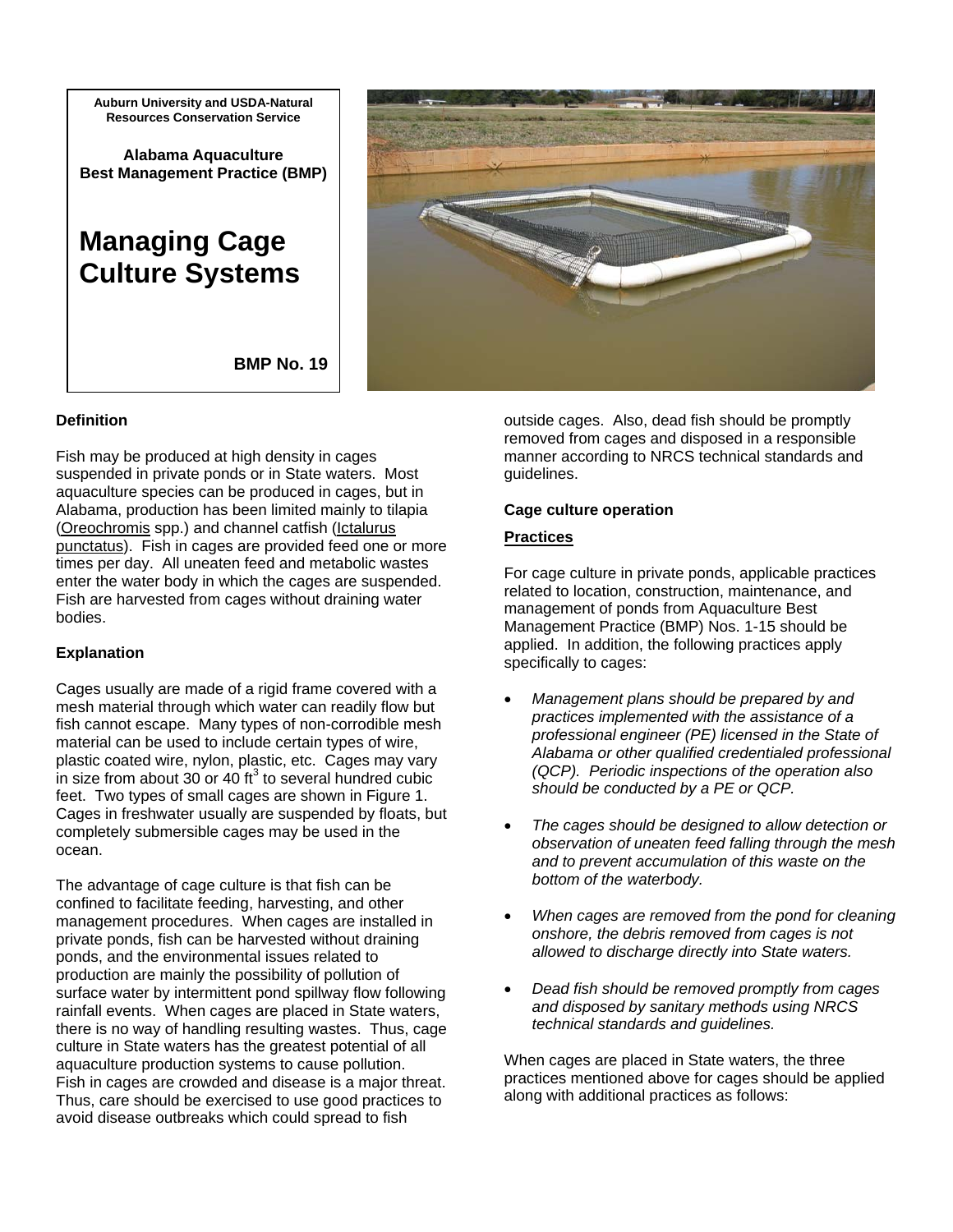- *Cages should be placed in areas with good water circulation.*
- *Cages should be moved about 300 ft at least once each growing season to protect sediment quality. Any sediment that is removed should be disposed in a responsible manner according to NRCS technical standards and guidelines.*
- *Measures must be taken to minimize the potential escape of non-native species.*
- *Feed should be stored in a responsible manner.*
- *Feed bags and other solid wastes should be disposed of in a responsible manner.*
- *Therapeutic agents should be used according to product labels.*
- *Cages should not interfere with navigation or other permissible water uses.*

Cage aquaculture operations that are classified as concentrated aquatic animal production (CAAP) facilities must comply with EPA effluent limitation guidelines for net pen systems, applicable NRCS technical standards and guidelines, and if required, ADEM NPDES permitting requirements.

## **Implementation notes**

Observations of fish feeding activity can be made from above cages only if floating feed is used. If sinking feed is used, it will be necessary for a diver to go beneath cages to determine if uneaten feed is accumulating on the bottom.

Cages usually are cleaned on land with brushes and jets of water. Cleaning wastes should be diverted into a sanitary sewer where possible, into a sedimentation pond, or other effective treatment system. Where cage culture is practiced in private ponds, cleaning wastes could be discharged into the culture pond. However, the discharge of untreated cleaning wastes to State waters is prohibited.

It is not feasible to treat wastes from cages in State waters. The main precaution against pollution is to locate cages in open water areas where water circulation is good. This will favor transport of wastes away from cages and rapid mixing and dilution of wastes by the water body. The distance between cage bottoms and the bottom of water bodies should be at least 4 to 6 ft to promote water movement beneath cages.

Multiple cages in a particular location obviously can increase the likelihood of pollution. While there are no specific guidelines for the number of cages that can be safely installed at a particular site, the location and configuration of cages should be accomplished with the assistance of an experienced QCP.

In bodies of water that stratify thermally, too many cages can result in severe organic enrichment and dissolved oxygen depletion in the hypolimnion. Sudden thermal de-stratification can result in dissolved oxygen depletion throughout the water column. This phenomenon has been responsible for serious mortality of fish both inside and outside of cages.

Wastes may accumulate beneath cages and cause deterioration of sediment quality. This is environmentally undesirable, but it also can have negative impacts on the fish in cages. Sediment quality in areas where cages are located can be protected by periodically moving cages a distance of at least 300 ft to a position where sediment quality has not been recently impacted by cages. Observations on sediment quality could be used to determine when to move cages, but there are no easy ways of evaluating sediment quality. Thus, cages probably should be moved after each crop of fish or at a minimum of 6 to 8 month intervals. Relocating cages will prevent sediment under them from reaching a severe stage of impairment and allow its quality to improve.

It is not possible to assure that fish will not escape from cages. Cages should be of sturdy material and maintained in a good condition to minimize the likelihood of holes and rips through which fish can escape. It is particularly important to use cage material that does not corrode, as holes may appear suddenly and without warning in cages made of corrodible wire. Cages should be placed in areas where there is little danger of collisions with boats or floating debris and heavy waves are not likely to damage them. Placement of cages in navigable waters may need approval from the U.S. Coast Guard and/or permit, coverage from the U.S. Army Corps of Engineers. Cages should also be located as far as possible away from discharge outfalls form industries, municipal treatment plants, obvious urban stormwater runoff collection systems, and other potential pollutant sources, or in areas with increased potential for accidents or spills.

Feed storage should be according to BMP No. 7. Feed bags and solid wastes should be disposed of by procedures recommended in BMP No. 14. Use of therapeutic agents should conform to practices listed in BMP No. 11. Dead fish should be disposed according to BMP No. 13. Chlorides concentrations and saline water management is considered in BMP No. 16.